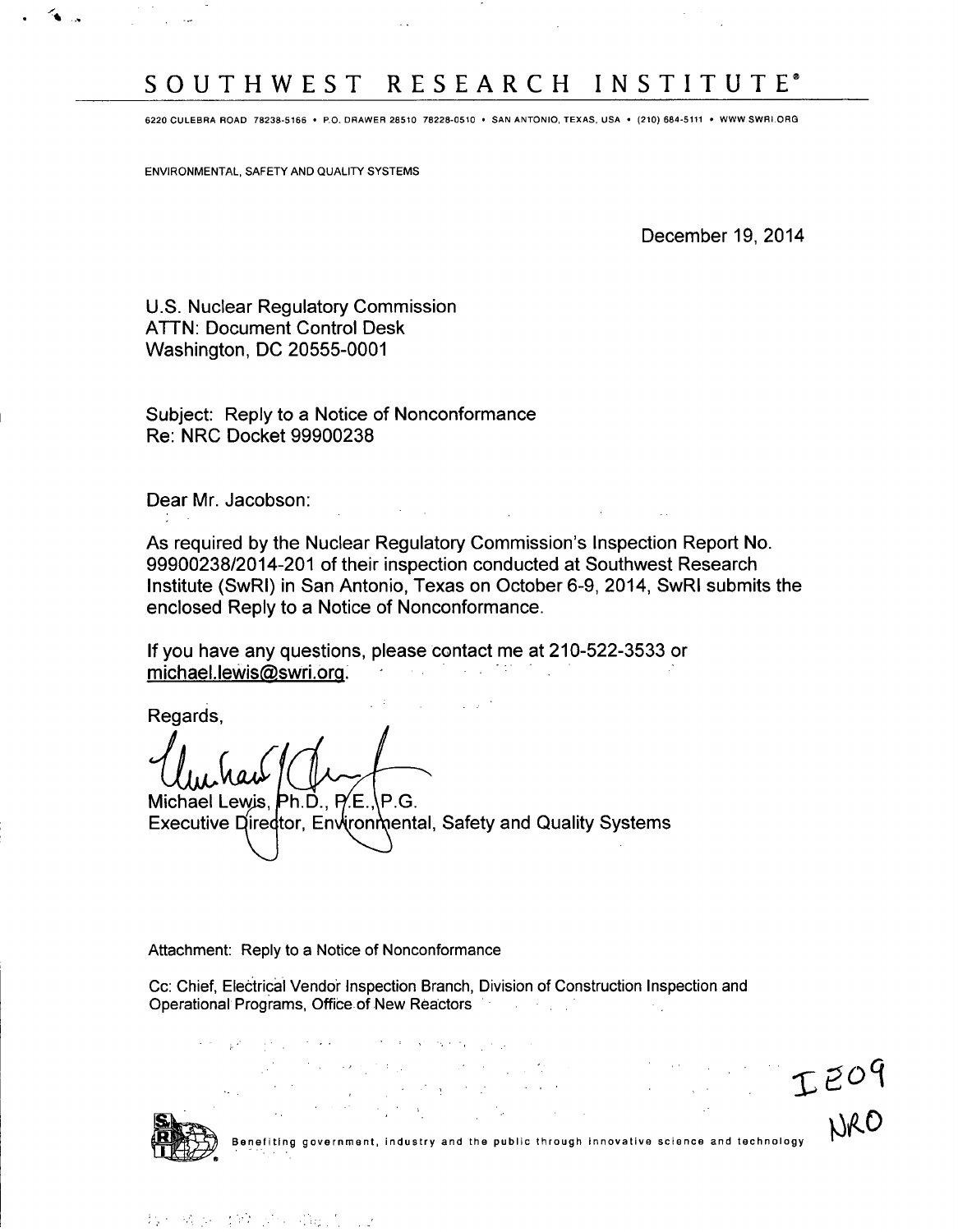As a result of an NRC inspection conducted at Southwest Research Institute (SwRI) during October 6 -9, 2014 two nonconformance reports were issued by the NRC inspection team (Reference 99900238/2014- 201-01 and 99900238/2014-201-02).

#### Nonconformance 99900238/2014-201-01

As of October 9, 2014, SwRI failed to ensure that activities affecting quality were prescribed by documented instructions or procedures; or failed to ensure that test procedures contained instructions and associated quantitative or qualitative acceptance criteria.

#### Specific Example 1.

SwRI procedure TAP-01-0412-004 did not require that overall measurement uncertainty be determined as necessary to account for all errors that could impact the accuracy of the measured and reported radiation dose. The procedure did not account for changes in the hot cell environment during the radiation exposure of components that could occur due to the drawing in of outside air through the ventilation system. Furthermore, the procedure did not contain sufficient instructions to ensure uniform exposure or account for the non-uniformity of exposure due to variation in the dose rate fields. Also, the procedure did not contain sufficient instructions to address whether the reported dose applies only to surface or depth exposures.

This was identified as 2014-CAR-0557 within the SwRI Quality Reporting System

### a. Reason for the Noncompliance

The procedure did not contain sufficient specific information requiring formal documentation of important parameters and conditions.

### b. Corrective Steps Taken and Results Achieved

A review of the process has been initiated to determine the formal documentation requirements prior to a revision of TAP-01-0412-004.

### c. Corrective Steps That Will Be Taken to Avoid Noncompliances

The procedure, TAP-01-0412-004, will be revised to provide additional, clear instruction regarding the documentation of measurement uncertainty and of the dosimetry line used relative to the samples being irradiated. Current practices will be formally documented in the procedure together with go/no-go criteria. Formal uncertainty evaluations of all the uncertainties associated with the irradiation will be addressed in a new document.

d. Date of Corrective Action Completion Completion date is scheduled for March 31, 2015.

### Specific Example 2.

SwRI did not have a procedure or instruction to describe when or how to account for differences in test methods associated with the use of biaxial versus triaxial seismic test equipment. During the inspection, discussions with SwRI personnel indicated that SwRl's approach to this was to use a scaling factor, but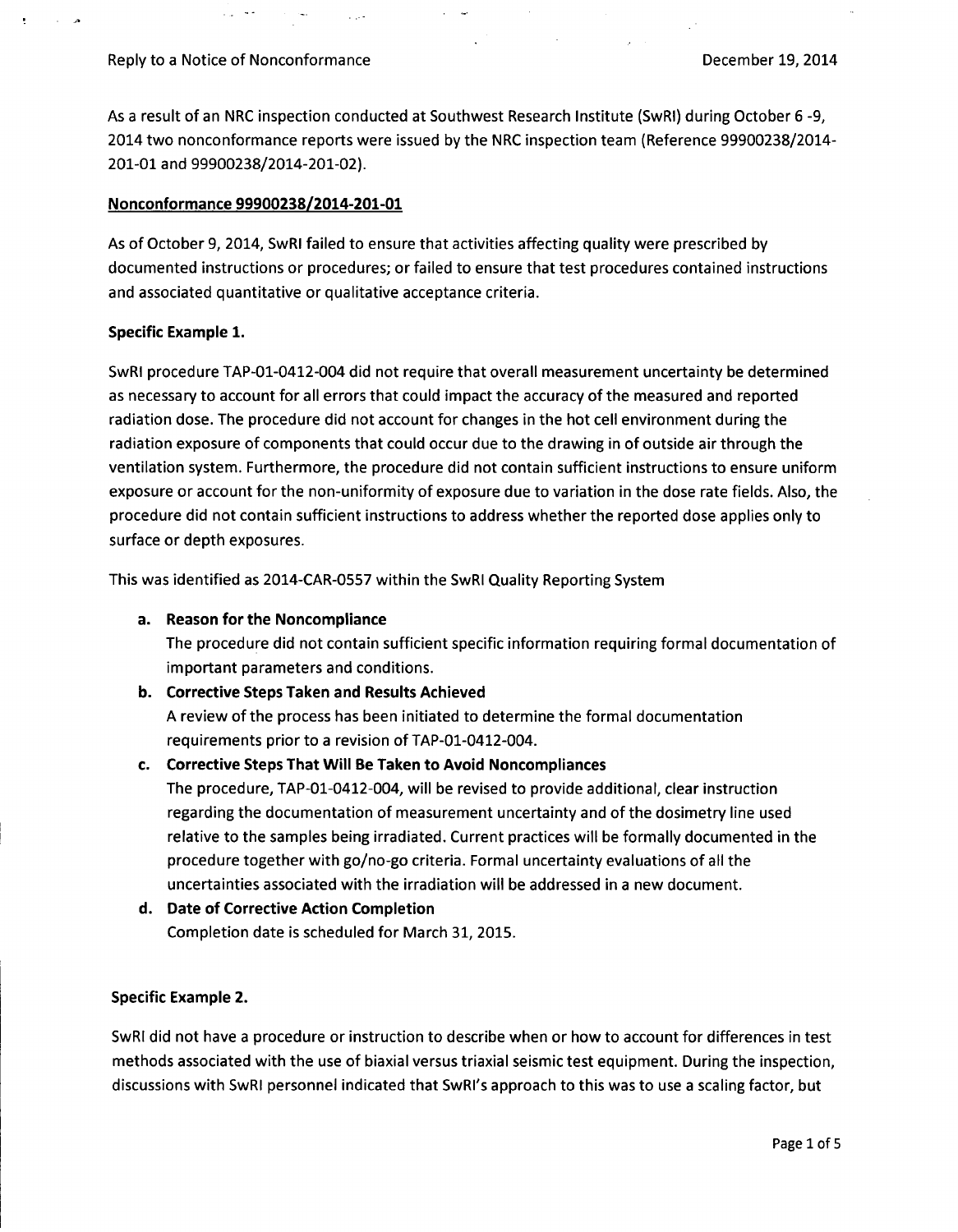いまい せんそこち

 $\langle\cdot,\cdot\rangle_{\omega}$ 

they also indicated that the scaling factors were not always used and were used only when requested by, or approved by, SwRl's customers. Failing to account for the biaxial versus triaxial testing differences could invalidate the Certificate of Conformances provided by SwRI to their customers stating the testing performed meets the requirements of IEEE 344 "IEEE Recommended Practice for Seismic Qualification of Class **1E** Equipment for Nuclear Power Stations."

 $\sim$  ,  $\sim$ 

This was identified as 2014-CAR-0466 within the SwRl Quality Reporting System

### a. Reason for the Noncompliance

The documentation requirements for the use of multipliers on specific tests when biaxial testing is performed in place of triaxial testing was not specified. Testing differences were accounted for but were not clearly documented.

### b. Corrective Steps Taken and Results Achieved

 $\mathcal{F}(\mathcal{A},\mathcal{A})$  .

Typically, SwRl either uses a multiplier or customer profiles that have already accounted for the differences between biaxial and triaxial testing. The process was reviewed and it was determined the deficiency was in documenting the multiplier and its use on any given test.

### c. Corrective Steps That Will Be Taken to Avoid Noncompliances

A process will be implemented regarding the documentation required when biaxial testing is performed in lieu of triaxial testing. This documentation will include whether a multiplier was used and will record the value and the source. If a multiplier is not used this fact will also be documented.

### d. Date of Corrective Action Completion

Completion date is scheduled for January 30, 2015.

### Specific Example 3.

SwRl did not have a procedure or instruction for performing testing to verify the purity of commercially procured platinum used at SwRl to coat main steam safety relief pilot valve internals. Factors such as the number of tests to perform on each sample, acceptance criteria for test results, and the basis for sample homogeneity were not prescribed or evaluated by procedures or instructions.

This was identified as 2014-CAR-0559 within the SwRl Quality Reporting System

### a. Reason for the Noncompliance

Gaps were identified in the written procedure.

b. Corrective Steps Taken and Results Achieved

Alternative testing has been identified to verify the platinum source material purity prior to use. The capabilities of the alternative laboratory (the Analytical and Environmental Chemistry laboratory at SwRI) have been reviewed to ensure their suitability, including the ability to perform testing to the required sensitivity in accordance with their 10CFR50 Appendix B program.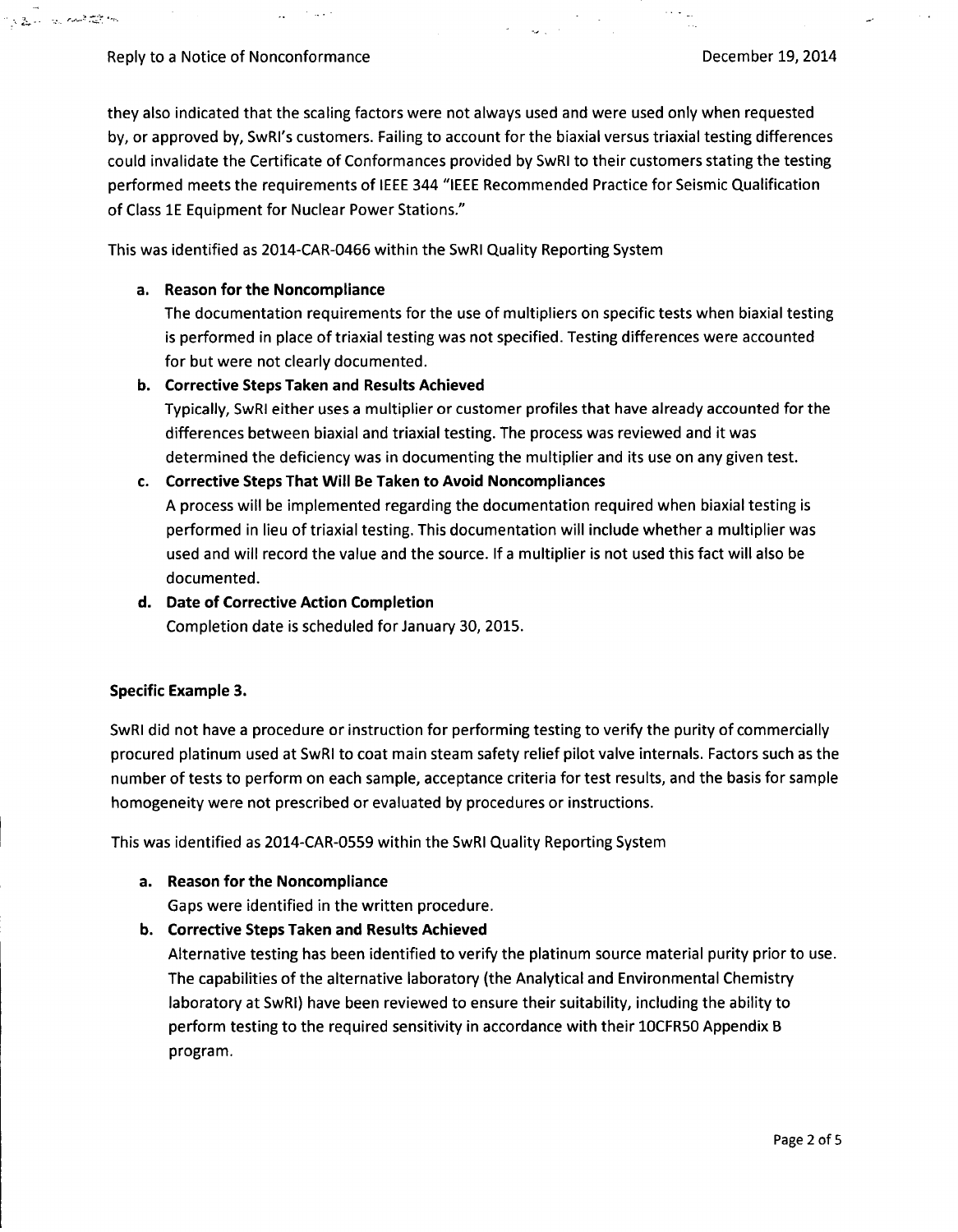لانتقاضيت

## c. Corrective Steps That Will Be Taken to Avoid Noncompliances

 $\mathbf{v} \in \mathbb{R}^{n \times n}$ 

The purity of commercially procured platinum will, in the future, be analyzed using the Analytical and Environmental Chemistry laboratory at SwRl. Factors such as the number of tests to be performed for each sample will be documented as part of the test request. Other factors, including acceptance criteria and sample homogeneity, will be documented in an applicable procedure for the coating process.

# **d.** Date of Corrective Action Completion Completion date is scheduled for February **27, 2015.**

### Nonconformance **99900238/2014-201-02**

As of October **9,** 2014, SwRl failed to ensure that measures were established to assure that instruments used in activities affecting quality were properly controlled, calibrated, and adjusted at specified periods to maintain accuracy within necessary limits.

### Specific Example **1.**

SwRl failed to ensure that the measuring and testing system (e.g. the radiation survey instrument, associated procedures, and temperature and barometric measuring equipment) used to determine the applied radiation dose to nuclear components was properly controlled and calibrated. Specifically, during the irradiation of components for Project **17669.16.001,** Project **19347.01.001** and Project **17669.15.001,** radiation was applied to components in excess of **1000** kR/hr, which exceeded the calibrated range of the equipment being used to measure the exposure rate.

This was identified as 2014-CAR-0560 within the SwRl Quality Reporting System

### a. Reason for the Noncompliance

The equipment had been modified but documentation regarding the modification was not complete or readily available.

# **b.** Corrective Steps Taken and Results Achieved

The manufacturer of the probe/meter in question was consulted and they confirmed acceptability at the higher rate. It was determined that the meter had been previously modified to accommodate higher rates. The modification occurred prior to **1995.** An additional device has been purchased with a greater range. This newer device will be used to verify the validity of the readings taken **by** the initial meter.

# c. Corrective Steps That Will Be Taken to Avoid Noncompliances

An assessment of all equipment used in the laboratory will be performed to determine and document the appropriate range of use. Additionally, documentation will be prepared to support the previous use and calibration of the equipment.

# **d.** Date of Corrective Action Completion

Completion date is scheduled for March **31, 2015.**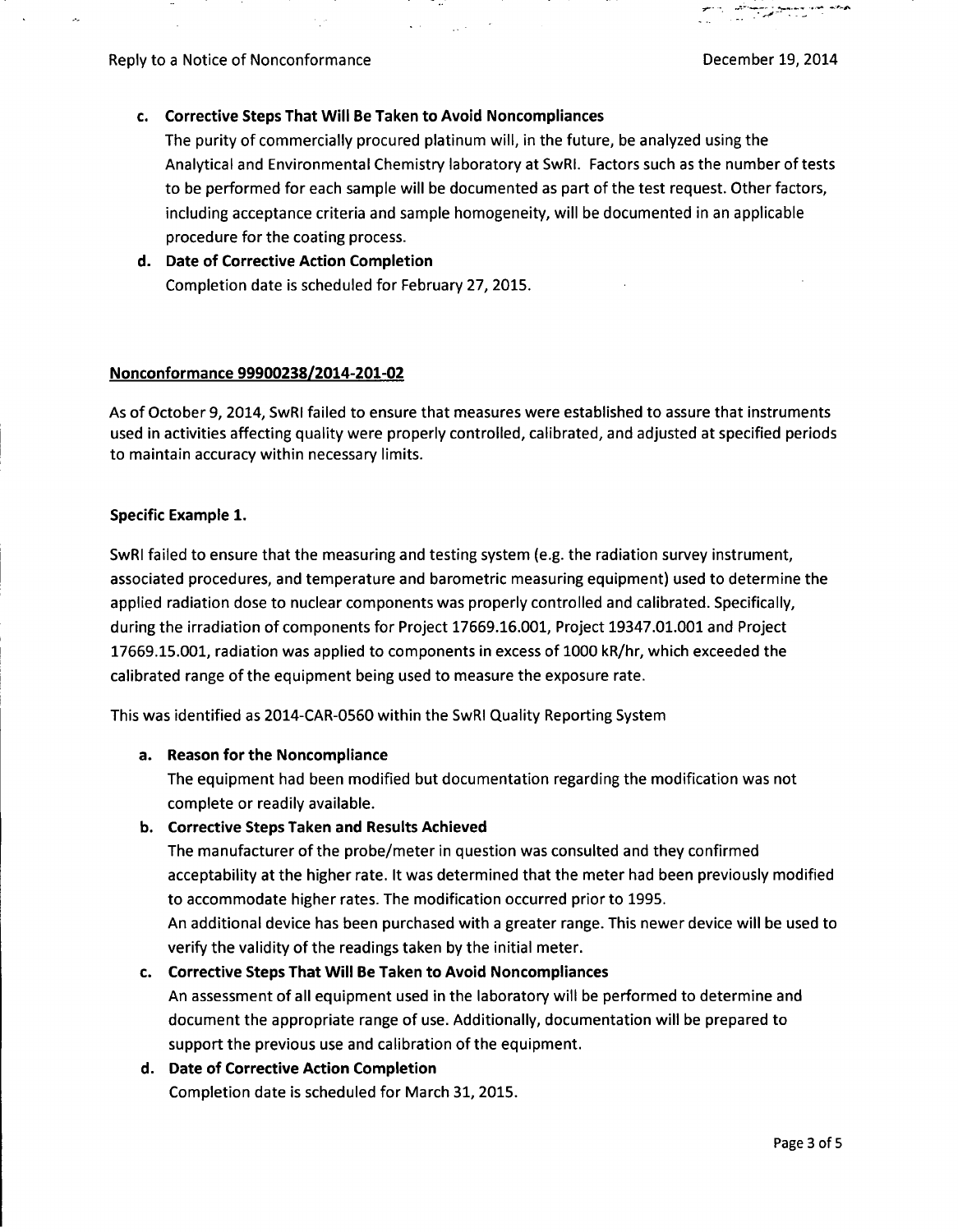T.

### Specific Example 2.

SwRl failed to ensure that the systems utilized to perform seismic testing of nuclear safety related equipment were properly calibrated. The inspectors identified that while portions (accelerometers and analog to digital converters) of the two seismic excitation systems had been calibrated, the portion of the systems that analyzed the resulting digital signals had never been fully calibrated or verified.

This was identified as 2014-CAR-0463 and 2014-CAR-0465 within the SwRl Quality Reporting System

### a. Reason for the Noncompliance

Previous calibration and verification was deemed adequate at the time it was performed. As there had been no changes to the software since 2001 the process was not identified as requiring additional verification.

### **b.** Corrective Steps Taken and Results Achieved

Calibration and verification had been previously performed and no issues were identified. The software utilized to control the seismic testing was reviewed and it was determined that there had been no recent changes made and therefore the previous calibration and verification remained valid. Additional actions were identified to address the portions of the process that were not previously fully addressed.

### c. Corrective Steps That Will Be Taken to Avoid Noncompliances

**A** software validation process will be defined for the systems utilized to perform seismic testing. This will include independent verification that the resulting digital signals, including table motion, match the programmed inputs. Periodic verification will also be implemented that will include physical and electrical testing.

**d.** Date of Corrective Action Completion Completion date is scheduled for January **30, 2015.**

### Specific Example **3.**

SwRl failed to ensure that the test instrumentation used to verify the purity of commercially procured platinum used in the plating of main steam safety relief pilot valve internals was properly controlled. Specifically, the inspectors determined that the test equipment being utilized to verify the platinum purity was inappropriate for this purpose and did not have the necessary sensitivity to measure the platinum purity down to the levels being requested.

This was identified as 2014-CAR-0562 within the SwRI Quality Reporting System

### a. Reason for the Noncompliance

The system used for determining the platinum purity was a legacy process that had not been validated to determine it was capable of meeting the specification required **by** the procedure.